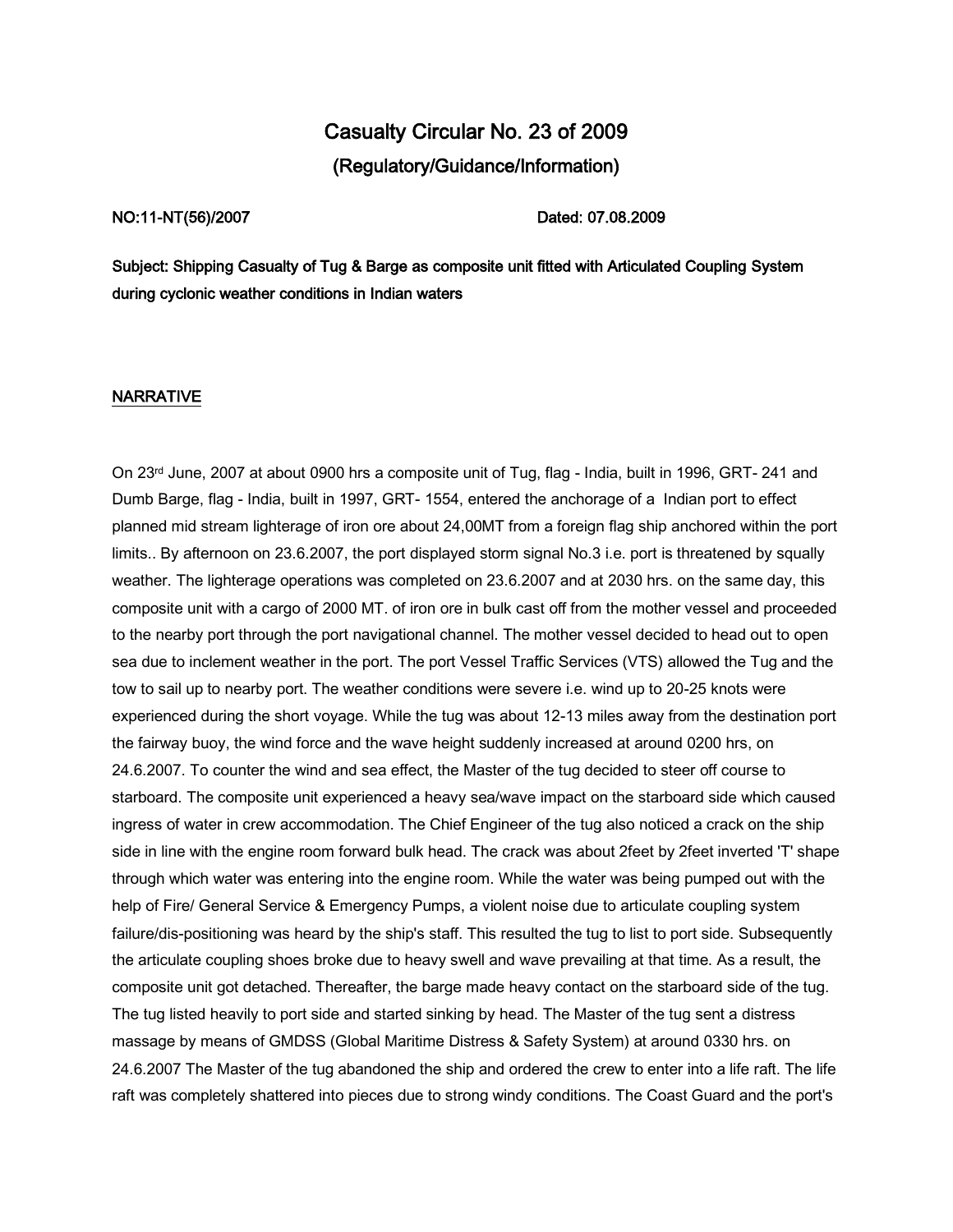surface crafts conducted SAR operations. 9 survivors from the tug with their life jacket were rescued from the sea on 24.6.2007 at around 1950 hrs. There was one loss of life i.e. of cook. The tug sank in the vicinity of an island and the dumb barge drifted into the harbor and grounded close to the shore of an island. The tug had 10 k.lt. of diesel oil on board but no spillage of oil was seen or reported

## OBSERVATIONS/ANALYSISES

- The Master did not consider to implement the contingency plan to deal with the emergency.
- The Master did not take necessary precautions for heavy weather conditions.
- The articulate coupling system failed due to exceptional bad weather conditions
- The tug sailed out with expired Load Line Certificate for the dumb barge.
- The Master failed to use over riding authority in spite of knowing the unit is un seaworthy on account expired Load Line Certificate of the Dumb Barge.
- The Master did not consider to take shelter in protected waters during the heavy weather conditions.
- The Master did not have the No Objection Certificate from the Administration for port clearance to operate in Indian coast.
- No documentary evidence was available to show that Articulate coupling arrangement was inspected either by the flag administration or classification society.
- No alternate arrangement was available to avoid accidental detachment between the tug and the dumb barge.
- Designed pressure of 110 bar might have been exceeded by the articulate coupling arrangement due to heavy wave/swell load.
- The adjacent ship side plating of Articulate coupling was not strengthen that resulted fracture of ship side.
- The company engaged a local pilot at the time of transit without approval of the port.
- The local pilot was possessing only joining contract letter and had not signed on Article of Agreement.
- The local pilot was included in the crew list but was not signed on Article of Agreement.
- The un-authorized local pilot was 72 years old and had not up graded his Certificate of Competency as per STCW '95.
- The minimum safe manning for the tug had limitations to operate within port limits, but the tug was trading out side of the stated limits.

## RECOMMENDATIONS/LESSONS LEARNT